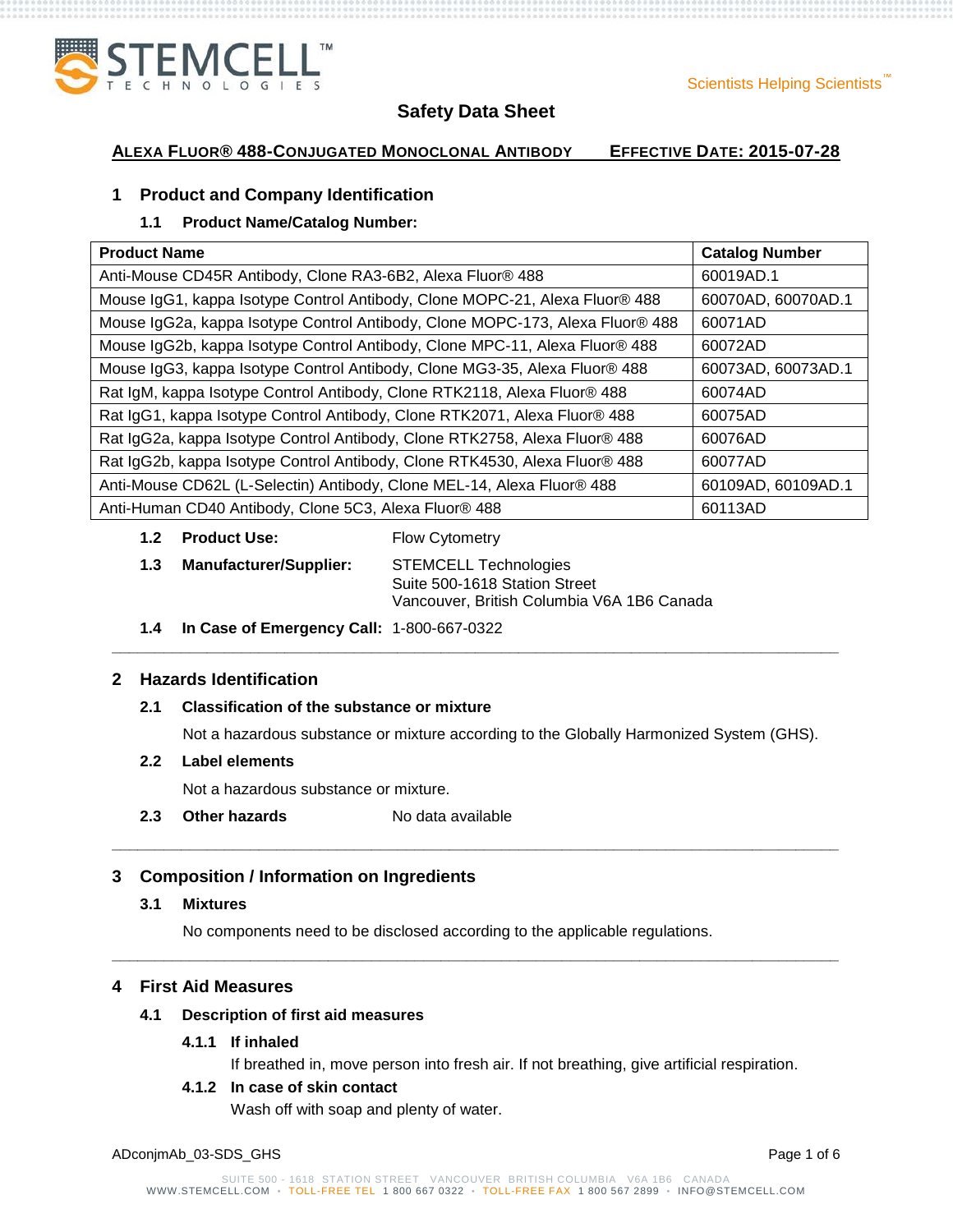

#### **ALEXA FLUOR® 488-CONJUGATED MONOCLONAL ANTIBODY EFFECTIVE DATE: 2015-07-28**

#### **4.1.3 In case of eye contact**

Flush eyes with water as a precaution.

#### **4.1.4 If swallowed**

Never give anything by mouth to an unconscious person. Rinse mouth with water.

#### **4.2 Most important symptoms and effects, both acute and delayed**

The most important known symptoms and effects are described in section 2.2 and/or in section 11.

**\_\_\_\_\_\_\_\_\_\_\_\_\_\_\_\_\_\_\_\_\_\_\_\_\_\_\_\_\_\_\_\_\_\_\_\_\_\_\_\_\_\_\_\_\_\_\_\_\_\_\_\_\_\_\_\_\_\_\_\_\_\_\_\_\_\_\_\_\_\_\_\_\_\_\_\_\_\_\_\_\_\_\_\_**

#### **4.3 Indication of any immediate medical attention and special treatment needed**

No data available

#### **5 Fire Fighting Measures**

#### **5.1 Extinguishing Media**

#### **5.1.1 Suitable Extinguishing Media**

Use alcohol-resistant foam, carbon dioxide, water, or dry chemical spray.

# **5.1.2 Unsuitable Extinguishing Media**

No data available

#### **5.2 Special hazards arising from the substance or mixture**

# **5.2.1 Flammable Properties and Hazards**

- No data available
- **5.2.2 Flash Pt** No data available

#### **5.2.3 Autoignition Pt** No data available

# **5.2.4 Explosive Limits**

LEL: No data available UEL: No data available

# **5.2.5 Hazardous Combustion Products**

No data available

### **5.3 Fire Fighting Instructions**

As in any fire, wear self-contained breathing apparatus pressure-demand (NIOSH approved or equivalent), and full protective gear to prevent contact with skin and eyes.

**\_\_\_\_\_\_\_\_\_\_\_\_\_\_\_\_\_\_\_\_\_\_\_\_\_\_\_\_\_\_\_\_\_\_\_\_\_\_\_\_\_\_\_\_\_\_\_\_\_\_\_\_\_\_\_\_\_\_\_\_\_\_\_\_\_\_\_\_\_\_\_\_\_\_\_\_\_\_\_\_\_\_\_\_**

#### **6 Accidental Release Measures**

#### **6.1 Personal precautions, protective equipment and emergency procedures**

Avoid breathing vapors, mist or gas. For personal protection see section 8.

#### **6.2 Environmental precautions**

No special environmental precautions required.

#### **6.3 Methods and materials for containment and cleaning up**

ADconjmAb\_03-SDS\_GHS Page 2 of 6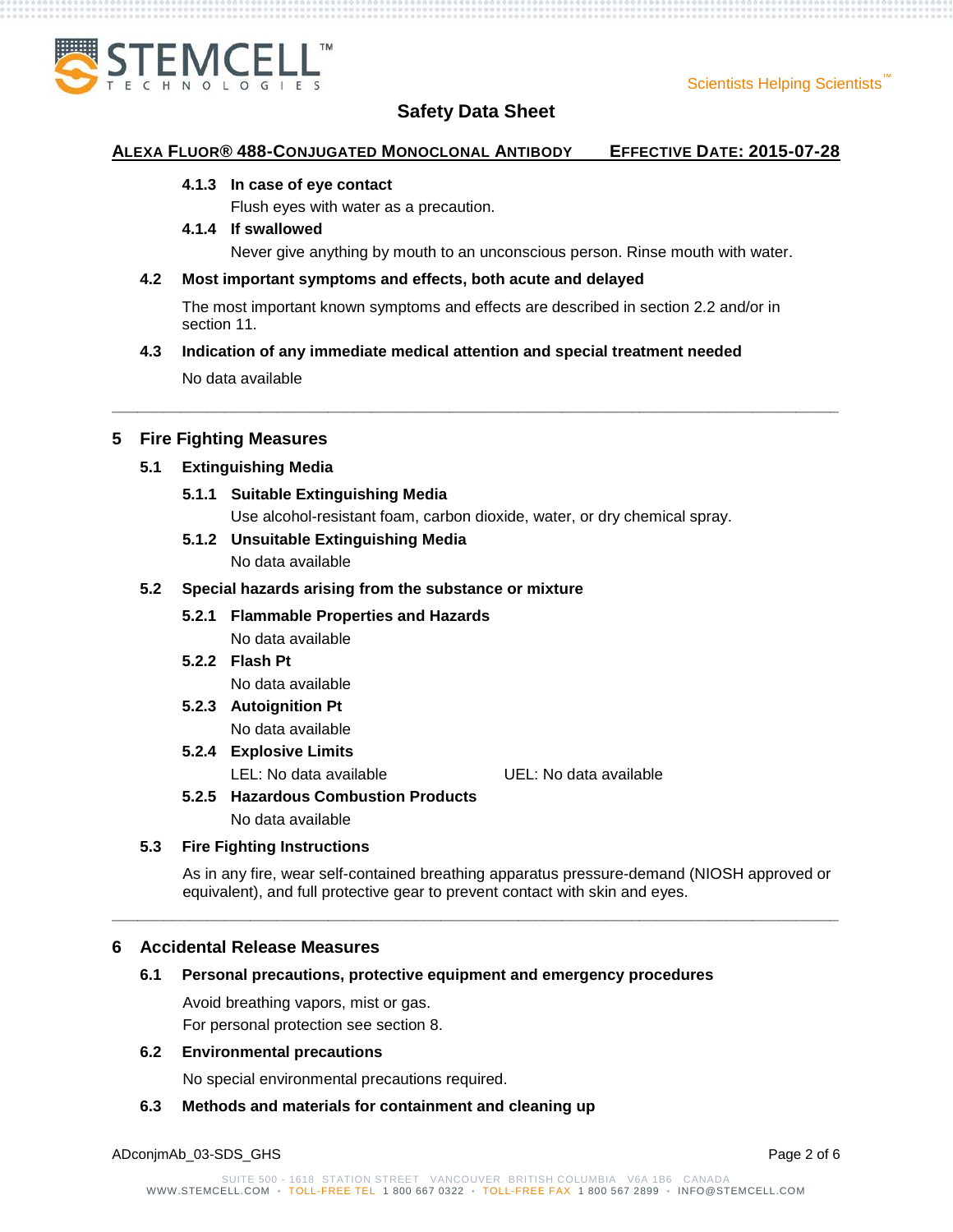

### **ALEXA FLUOR® 488-CONJUGATED MONOCLONAL ANTIBODY EFFECTIVE DATE: 2015-07-28**

**\_\_\_\_\_\_\_\_\_\_\_\_\_\_\_\_\_\_\_\_\_\_\_\_\_\_\_\_\_\_\_\_\_\_\_\_\_\_\_\_\_\_\_\_\_\_\_\_\_\_\_\_\_\_\_\_\_\_\_\_\_\_\_\_\_\_\_\_\_\_\_\_\_\_\_\_\_\_\_\_\_\_\_\_**

**\_\_\_\_\_\_\_\_\_\_\_\_\_\_\_\_\_\_\_\_\_\_\_\_\_\_\_\_\_\_\_\_\_\_\_\_\_\_\_\_\_\_\_\_\_\_\_\_\_\_\_\_\_\_\_\_\_\_\_\_\_\_\_\_\_\_\_\_\_\_\_\_\_\_\_\_\_\_\_\_\_\_\_\_**

Keep in suitable, closed containers for disposal.

### **7 Handling and Storage**

#### **7.1 Precautions for safe handling**

For precautions see section 2.2.

#### **7.2 Conditions for safe storage**

Keep container tightly closed in a dry and well-ventilated place.

#### **8 Exposure Controls/Personal Protection**

#### **8.1 Exposure limits**

Contains no substances with occupational exposure limit values.

#### **8.2 Engineering controls**

Use mechanical exhaust or laboratory fumehood to avoid exposure.

#### **8.3 Personal protective equipment**

#### **8.3.1 Eye/face protection**

Use equipment for eye protection tested and approved under appropriate government standards such as NIOSH (US) or EN 166(EU).

#### **8.3.2 Skin protection**

Handle with gloves. Gloves must be inspected prior to use. Use proper glove removal technique (without touching glove's outer surface) to avoid skin contact with this product. Dispose of contaminated gloves after use in accordance with applicable laws and good laboratory practices. Wash and dry hands.

Impervious clothing. The type of protective equipment must be selected according to the concentration and amount of the dangerous substance at the specific workplace.

#### **8.3.3 Respiratory protection**

Respiratory protection not required. For nuisance exposures use type OV/AG (US) or type ABEK (EU EN 14387) respirator cartridges. Use respirators and components tested and approved under appropriate government standards such as NIOSH (US) or CEN (EU).

#### **8.3.4 General hygiene considerations**

General industrial hygiene practice.

#### **8.3.5 Environmental exposure controls**

No data available

# **9 Physical and Chemical Properties**

#### **9.1 Information on basic physical and chemical properties**

| Clear with a green hue |  |
|------------------------|--|
| No data available      |  |
| No data available      |  |
| No data available      |  |
|                        |  |

ADconjmAb\_03-SDS\_GHS Page 3 of 6

**\_\_\_\_\_\_\_\_\_\_\_\_\_\_\_\_\_\_\_\_\_\_\_\_\_\_\_\_\_\_\_\_\_\_\_\_\_\_\_\_\_\_\_\_\_\_\_\_\_\_\_\_\_\_\_\_\_\_\_\_\_\_\_\_\_\_\_\_\_\_\_\_\_\_\_\_\_\_\_\_\_\_\_\_**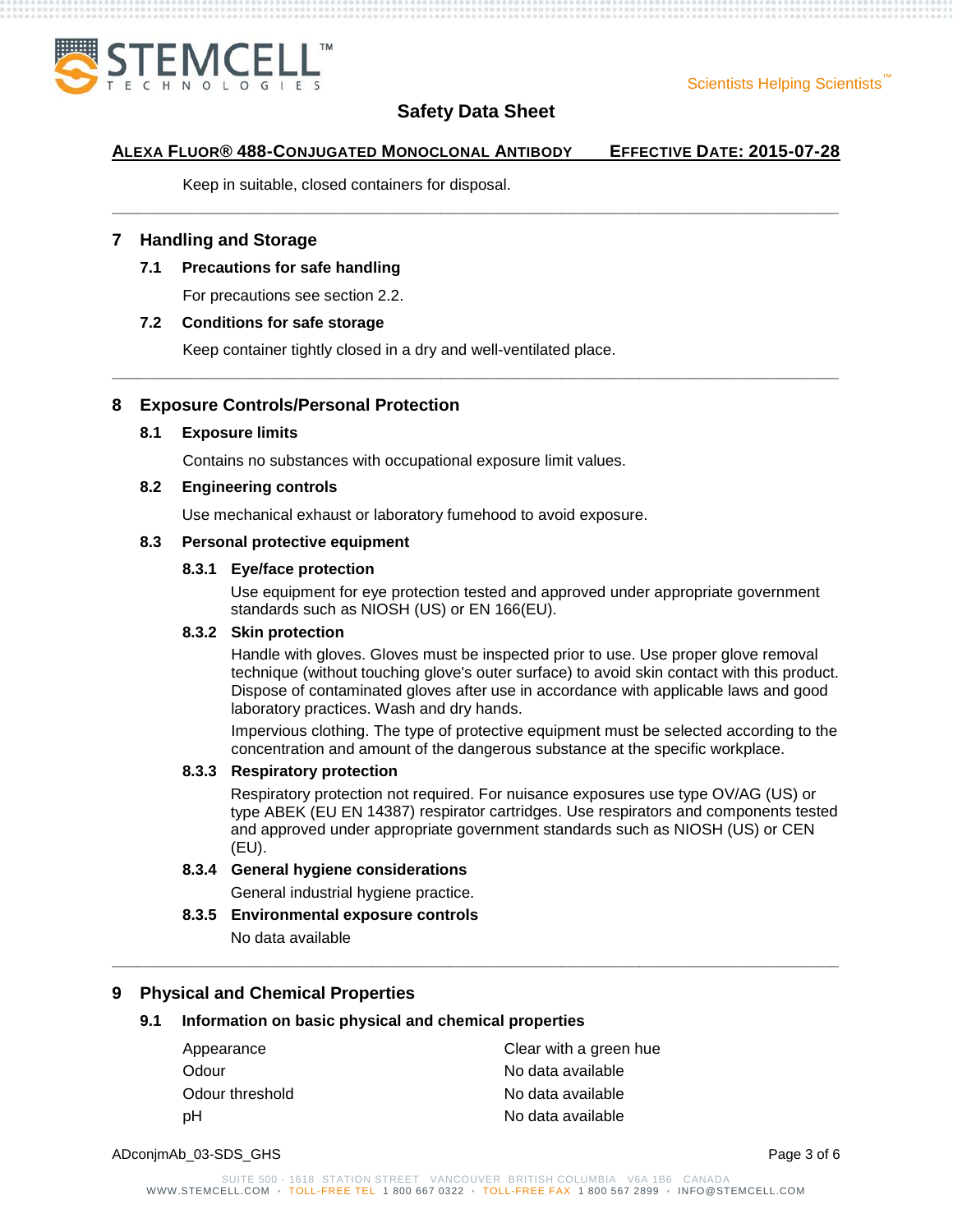

### **ALEXA FLUOR® 488-CONJUGATED MONOCLONAL ANTIBODY EFFECTIVE DATE: 2015-07-28**

**\_\_\_\_\_\_\_\_\_\_\_\_\_\_\_\_\_\_\_\_\_\_\_\_\_\_\_\_\_\_\_\_\_\_\_\_\_\_\_\_\_\_\_\_\_\_\_\_\_\_\_\_\_\_\_\_\_\_\_\_\_\_\_\_\_\_\_\_\_\_\_\_\_\_\_\_\_\_\_\_\_\_\_\_**

| Melting point/freezing point                 | No data available |
|----------------------------------------------|-------------------|
| Boiling point/boiling range                  | No data available |
| Flash point                                  | No data available |
| Evaporation rate                             | No data available |
| Flammability (solid, gas)                    | No data available |
| Upper/lower flammability or explosive limits | No data available |
| Vapour pressure                              | No data available |
| Vapour density                               | No data available |
| Relative density                             | No data available |
| Solubility                                   | No data available |
| Partition coefficient: n-octanol/water       | No data available |
| Auto-ignition temperature                    | No data available |
| Decomposition temperature                    | No data available |
| Viscosity                                    | No data available |
|                                              |                   |

#### **10 Stability and Reactivity**

| 10.1 Reactivity                         | No data available |
|-----------------------------------------|-------------------|
| 10.2 Chemical stability                 | No data available |
| 10.3 Possibility of hazardous reactions | No data available |
| 10.4 Conditions to avoid                | No data available |
| 10.5 Incompatible materials             | No data available |
| 10.6 Hazardous decomposition products   | No data available |
|                                         |                   |

### **11 Toxicological Information**

#### **11.1 Acute toxicity**

| Oral:       | No data available |
|-------------|-------------------|
| Inhalation: | No data available |
| Dermal:     | No data available |
| Other:      | No data available |

# **11.2 Skin corrosion/irritation** No data available

- **11.3 Serious eye damage/eye irritation** No data available
- **11.4 Respiratory and/or skin sensitization** No data available
- **11.5 Germ cell mutagenicity** No data available

# **11.6 Carcinogenicity**

IARC: No component of this product present at levels greater than or equal to 0.1% is identified as probable, possible or confirmed human carcinogen by IARC.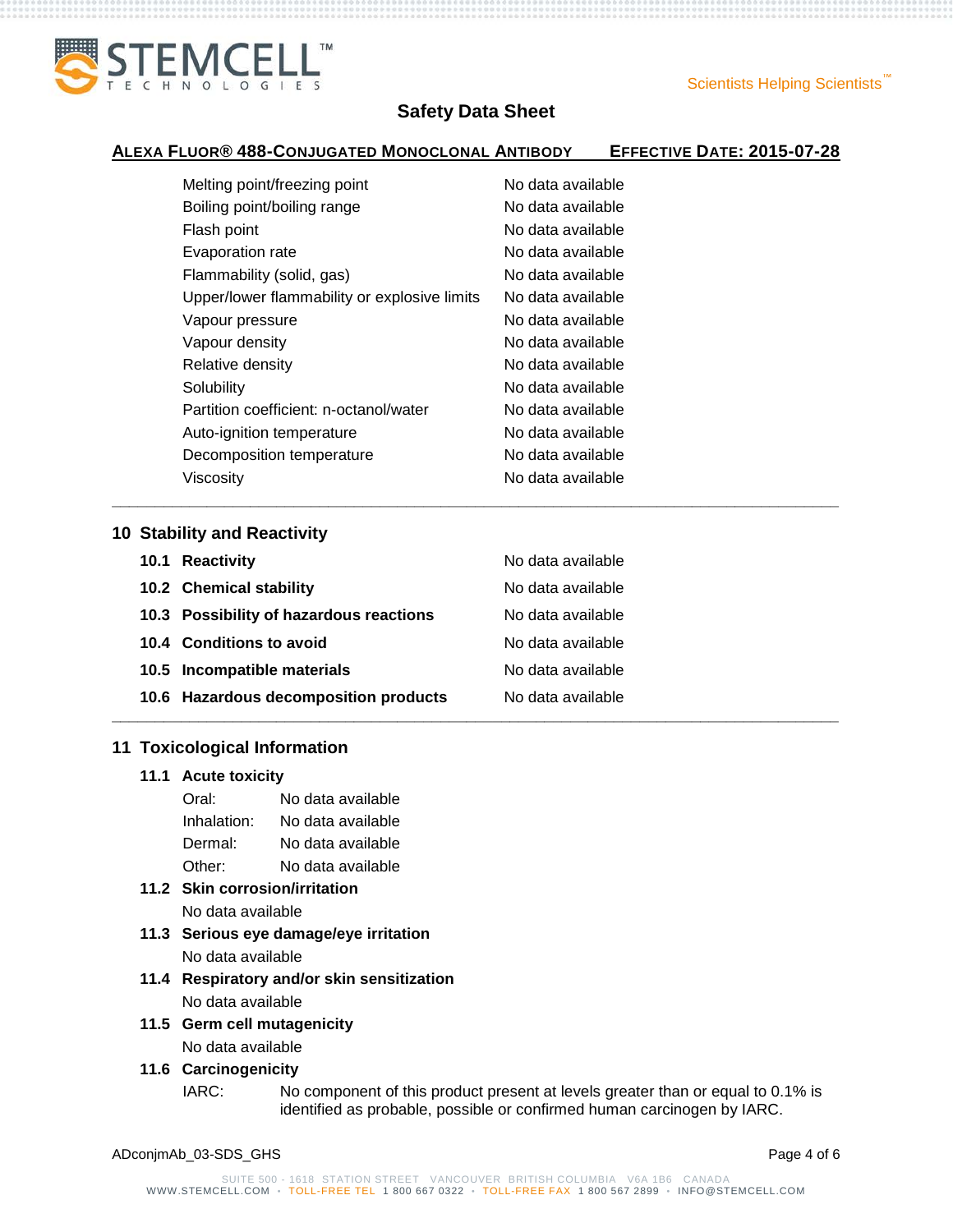

#### **ALEXA FLUOR® 488-CONJUGATED MONOCLONAL ANTIBODY EFFECTIVE DATE: 2015-07-28**

- ACGIH: No component of this product present at levels greater than or equal to 0.1% is identified as a carcinogen or potential carcinogen by ACGIH.
- NTP: No component of this product present at levels greater than or equal to 0.1% is identified as a known or anticipated carcinogen by NTP.
- OSHA: No component of this product present at levels greater than or equal to 0.1% is identified as a carcinogen or potential carcinogen by OSHA.

#### **11.7 Reproductive toxicity**

No data available

## **11.8 Specific target organ toxicity - single exposure** No data available

**11.9 Specific target organ toxicity - repeated exposure**

No data available

# **11.10 Aspiration hazard**

No data available

#### **11.11 Potential health effects**

- Inhalation: May be harmful if inhaled. May cause respiratory tract irritation.
- Ingestion: May be harmful if swallowed.
- Skin: May be harmful if absorbed through skin. May cause skin irritation.
- Eyes: May cause eye irritation.

#### **11.12 Signs and symptoms of exposure**

To the best of our knowledge, the chemical, physical, and toxicological properties have not been thoroughly investigated.

**\_\_\_\_\_\_\_\_\_\_\_\_\_\_\_\_\_\_\_\_\_\_\_\_\_\_\_\_\_\_\_\_\_\_\_\_\_\_\_\_\_\_\_\_\_\_\_\_\_\_\_\_\_\_\_\_\_\_\_\_\_\_\_\_\_\_\_\_\_\_\_\_\_\_\_\_\_\_\_\_\_\_\_\_**

**\_\_\_\_\_\_\_\_\_\_\_\_\_\_\_\_\_\_\_\_\_\_\_\_\_\_\_\_\_\_\_\_\_\_\_\_\_\_\_\_\_\_\_\_\_\_\_\_\_\_\_\_\_\_\_\_\_\_\_\_\_\_\_\_\_\_\_\_\_\_\_\_\_\_\_\_\_\_\_\_\_\_\_\_**

**\_\_\_\_\_\_\_\_\_\_\_\_\_\_\_\_\_\_\_\_\_\_\_\_\_\_\_\_\_\_\_\_\_\_\_\_\_\_\_\_\_\_\_\_\_\_\_\_\_\_\_\_\_\_\_\_\_\_\_\_\_\_\_\_\_\_\_\_\_\_\_\_\_\_\_\_\_\_\_\_\_\_\_\_**

**11.13 RTECS #** No data available

# **12 Ecological Information**

| No data available                                                                                                                            |
|----------------------------------------------------------------------------------------------------------------------------------------------|
| No data available                                                                                                                            |
| No data available                                                                                                                            |
| No data available                                                                                                                            |
| No data available                                                                                                                            |
| 12.1 Toxicity<br>12.2 Persistence and degradability<br>12.3 Bioaccumulative potential<br>12.4 Mobility in soil<br>12.5 Other adverse effects |

#### **13 Disposal Considerations**

**13.1 Waste disposal method** Offer surplus and non-recyclable solutions to a licensed disposal company.

#### **13.2 Contaminated packaging**

Dispose of as unused product.

#### **14 Transport Information**

**14.1 UN number** No data available

**14.2 UN proper shipping name** DOT Not dangerous goods

ADconjmAb\_03-SDS\_GHS Page 5 of 6